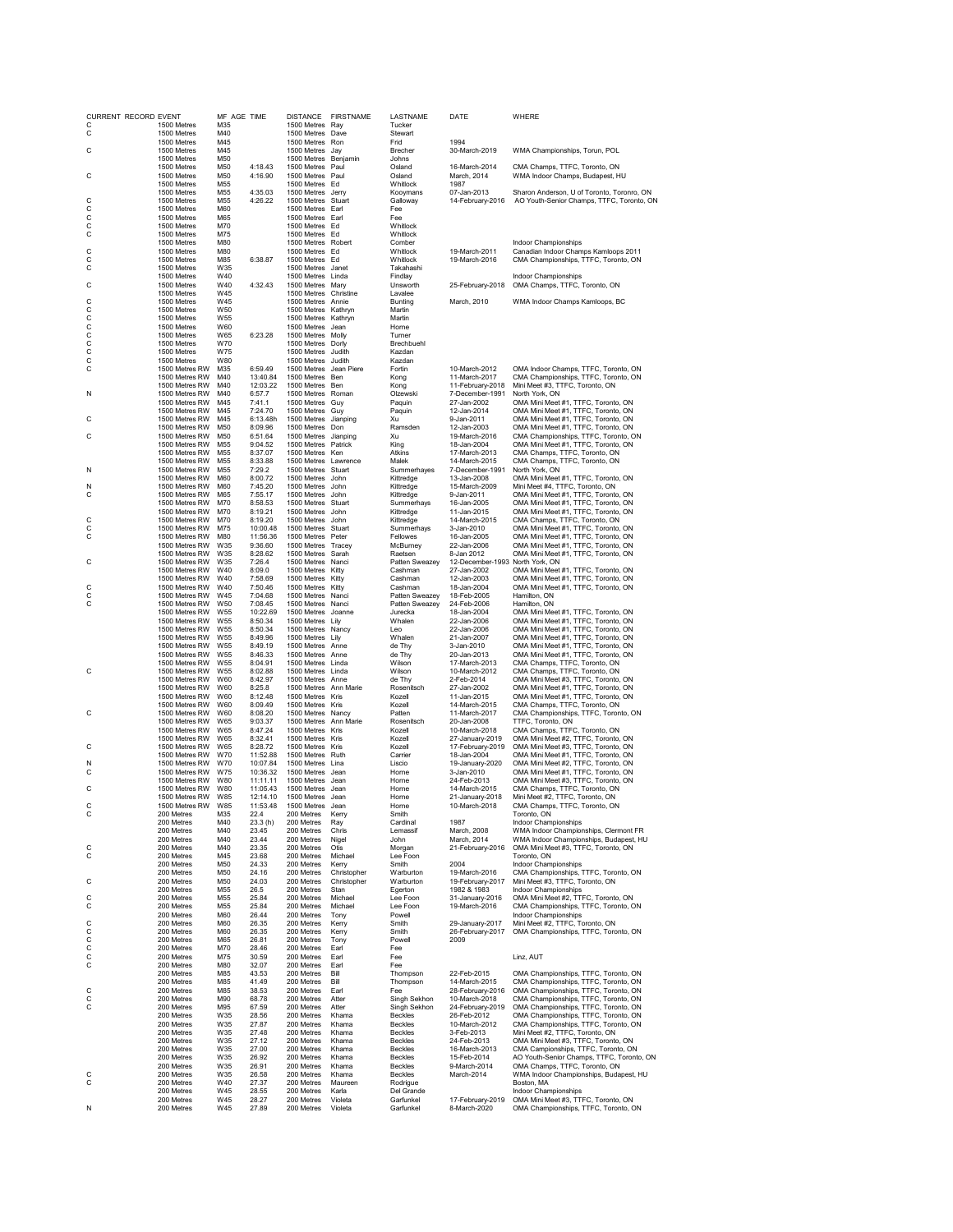| С                       | 200 Metres                       | W45                    | 28.05                | 200 Metres                                 | Violeta            | Garfunkel                        | 2-February-2020                | OMA Mini Meet #3, TTFC, Toronto, ON                                                  |
|-------------------------|----------------------------------|------------------------|----------------------|--------------------------------------------|--------------------|----------------------------------|--------------------------------|--------------------------------------------------------------------------------------|
|                         | 200 Metres<br>200 Metres         | W50<br>W55             | 26.56<br>27.83       | 200 Metres<br>200 Metres                   | Karla<br>Karla     | Del Grande<br>Del Grande         |                                | Linz, AUT                                                                            |
| C                       | 200 Metres                       | W55                    | 27.62                | 200 Metres                                 | Karla              | Del Grande                       | March, 2010                    | USATF Indoor Champs Boston, MA                                                       |
|                         | 200 Metres<br>200 Metres         | W60<br>W60             | 32.95<br>28.59       | 200 Metres<br>200 Metres                   | Rhona<br>Karla     | Trott<br>Del Grande              | 2-Feb-2014                     | OMA Mini Meet #3, TTFC, Toronto, ON                                                  |
| С                       | 200 Metres                       | W60                    | 28.23                | 200 Metres                                 | Karla              | Del Grande                       | March, 2014                    | WMA Indoor Championships, Budapest, HU                                               |
|                         | 200 Metres<br>200 Metres         | W65<br>W65             | 35.72<br>30.52       | 200 Metres<br>200 Metres                   | Doreen<br>Karla    | Carmichael<br>Del Grande         | 29-March-2019                  |                                                                                      |
| С                       | 200 Metres                       | W65                    | 29.73                | 200 Metres                                 | Karla              | Del Grande                       | 29-March-2019                  |                                                                                      |
| C<br>C                  | 200 Metres                       | W70                    | 36.41                | 200 Metres                                 | Jean               | Horne                            |                                | OMA Champs, TTFC, Toronto, ON                                                        |
| C                       | 200 Metres<br>3000 Metres        | W80<br>M35             | 57.96                | 200 Metres<br>3000 Metres Bob              | Agnes              | Lamb<br>Moore                    | 25-February-2018               |                                                                                      |
| C                       | 3000 Metres                      | M40                    | 8:41.1(h)            | 3000 Metres Bob                            |                    | Daniell                          | 17-Feb-1979                    | TTFC. Toronto, ON                                                                    |
|                         | 3000 Metres<br>3000 Metres       | M40<br>M40             |                      | 3000 Metres Dave<br>3000 Metres Jan        |                    | Corlett<br>Pedder                | 14-Feb-2010<br>27-Feb-2011     | OMA Indoor Champs TTFC<br>OMA Indoor Champs TTFC                                     |
| С                       | 3000 Metres                      | M45                    |                      | 3000 Metres Ed                             |                    | Whitlock                         | 1979                           | OMA Indoor Champs                                                                    |
| С                       | 3000 Metres<br>3000 Metres       | M50<br>M <sub>55</sub> |                      | 3000 Metres Jerry<br>3000 Metres Bob       |                    | Kooymans<br>Moore                |                                |                                                                                      |
|                         | 3000 Metres                      | M55                    |                      | 3000 Metres Jerry                          |                    | Kooymans                         | 13-Feb-2011                    | Mini Meet #4 TTFC                                                                    |
|                         | 3000 Metres<br>3000 Metres       | M55<br>M55             | 10:05.94             | 3000 Metres Jerry<br>3000 Metres Jerry     |                    | Kooymans<br>Kooymans             | 27-Feb-2011<br>13-Feb-2011     | Indoor Championships, TTFC<br>Mini Meet #4, TTFC                                     |
|                         | 3000 Metres                      | M55                    | 9:53.16              | 3000 Metres Jerry                          |                    | Kooymans                         | 10-March-2013                  | OMA Championships, TTFC, Toronto, ON                                                 |
|                         | 3000 Metres                      | M <sub>55</sub>        | 9:42.22              | 3000 Metres Stuart<br>3000 Metres Simon    |                    | Galloway                         | 19-March-2016                  | CMA Championships, TTFC, Toronto, ON                                                 |
| С<br>C                  | 3000 Metres<br>3000 Metres       | M55<br>M60             | 9:41.54              | 3000 Metres Ed                             |                    | Rayner<br>Whitlock               | 24-March-2019                  | WMA Championships, Torun, POL                                                        |
| $\frac{C}{C}$           | 3000 Metres                      | M65                    |                      | 3000 Metres Ed                             |                    | Whitlock                         |                                |                                                                                      |
| C                       | 3000 Metres<br>3000 Metres       | M70<br>M75             |                      | 3000 Metres Ed<br>3000 Metres Ed           |                    | Whitlock<br>Whitlock             |                                |                                                                                      |
|                         | 3000 Metres                      | M80                    |                      | 3000 Metres Robert                         |                    | Comber                           |                                |                                                                                      |
| С                       | 3000 Metres<br>3000 Metres       | M80<br>M85             |                      | 3000 Metres Ed<br>3000 Metres Manuel       |                    | Whitlock<br>Teodoro              | 9-March-2014                   | Canadian Indoor Championships, Kamloops,<br>OMA Champs, TTFC, Toronto, ON            |
| С                       | 3000 Metres                      | M85                    | 13:41.96             | 3000 Metres Ed                             |                    | Whitlock                         |                                | CMA Championships, TTFC, Toronto, ON                                                 |
|                         | 3000 Metres<br>3000 Metres       | W35<br>W35             | 9:41.51              | 3000 Metres Linda<br>3000 Metres Krista    |                    | Findley<br>Duchene               | 15-Feb-2014                    | Indoor Championships<br>AO Youth Senior Champs, TTFC, Toronto, ON                    |
|                         | 3000 Metres                      | W35                    | 9:39.62              | 3000 Metres Sasha                          |                    | Gollish                          | 18-Feb-2018                    | AO Championship Series #2, TTFC, Toronto, ON                                         |
| C                       | 3000 Metres                      | W35                    | 9:11.09              | 3000 Metres Sasha<br>3000 Metres Margarita |                    | Gollish                          | 19-February-2017               | MunkPack Inv, NE Champs, Boston, MA                                                  |
| C                       | 3000 Metres<br>3000 Metres       | W40<br>W40             | 9:53.02              | 3000 Metres Mary                           |                    | Ekiss<br>Unsworth                | 1982<br>25-February-2018       | Indoor Championships<br>OMA Champs, TTFC, Toronto, ON                                |
|                         | 3000 Metres                      | W45                    |                      | 3000 Metres Christine                      |                    | Lavalee                          | 2002                           | Indoor Championships                                                                 |
| С                       | 3000 Metres<br>3000 Metres       | W45<br>W45             | 11:05.83<br>10:43.47 | 3000 Metres Lynda<br>3000 Metres Liz       |                    | de Boer<br>Maguire               | March 2007<br>10-March-2012    | US Indoor Champs, Boston, MA<br>CMA Indoor Championships, TTFC, Toronto, ON          |
| С                       | 3000 Metres                      | W50                    |                      | 3000 Metres Kathryn                        |                    | Martin                           |                                | Boston, MA                                                                           |
| $\mathsf c$             | 3000 Metres<br>3000 Metres       | W55<br>W60             |                      | 3000 Metres Kathryn<br>3000 Metres Molly   |                    | Martin<br>Turner                 |                                | Boston, MA                                                                           |
| $\rm_{c}^{\rm c}$       | 3000 Metres                      | W65                    |                      | 3000 Metres Jean                           |                    | Horne                            |                                |                                                                                      |
|                         | 3000 Metres                      | W70                    |                      | 3000 Metres Molly                          |                    | Turner                           |                                |                                                                                      |
| cccc                    | 3000 Metres<br>3000 Metres       | W75<br><b>W80</b>      |                      | 3000 Metres Judith<br>3000 Metres Judith   |                    | Kazdan<br>Kazdan                 |                                |                                                                                      |
|                         | 3000 Metres RW                   | M35                    |                      | 3000 Metres Paul                           |                    | Guimond                          |                                | North York                                                                           |
|                         | 3000 Metres RW<br>3000 Metres RW | M40<br>M45             |                      | 3000 Metres Patrick<br>3000 Metres Jan     |                    | Roos                             | 02-Feb-1980                    | Toronto, ON<br>Toronto, ON                                                           |
| $\frac{C}{C}$           | 3000 Metres RW                   | M50                    |                      | 3000 Metres Jan                            |                    | Roos                             |                                | Columbus, OH                                                                         |
| C<br>С                  | 3000 Metres RW<br>3000 Metres RW | M <sub>55</sub><br>M60 |                      | 3000 Metres Stuart<br>3000 Metres Stuart   |                    | Summerhayes<br>Summerhayes       |                                | Columbus, OH                                                                         |
| С                       | 3000 Metres RW                   | M65                    |                      | 3000 Metres Max                            |                    | Gould                            |                                |                                                                                      |
|                         | 3000 Metres RW                   | M70                    |                      | 3000 Metres Max                            |                    | Gould                            |                                |                                                                                      |
|                         | 3000 Metres RW<br>3000 Metres RW | M70<br>M70             | 17:55.50<br>17:36.43 | 3000 Metres John<br>3000 Metres John       |                    | Kittredge<br>Kittredge           | 25-Jan-2015<br>15-March-2015   | OMA Mini Meet #2, TTFC, Toronto, ON<br>CMA Champs, TTFC, Toronto, ON                 |
| c<br>c                  | 3000 Metres RW                   | M75                    |                      | 3000 Metres Max                            |                    | Gould                            |                                |                                                                                      |
|                         | 3000 Metres RW<br>3000 Metres RW | M80<br>M90             |                      | 3000 Metres Peter<br>3000 Metres Joe       |                    | Fellows<br>Finkel                |                                |                                                                                      |
| $\frac{C}{C}$           | 3000 Metres RW                   | W35                    |                      | 3000 Metres Joni                           |                    | Bender                           |                                |                                                                                      |
| C<br>С                  | 3000 Metres RW<br>3000 Metres RW | W40<br>W45             |                      | 3000 Metres Nanci<br>3000 Metres Nanci     |                    | Patten Sweazey<br>Patten Sweazey | March 2003                     |                                                                                      |
| С                       | 3000 Metres RW                   | W <sub>50</sub>        |                      | 3000 Metres Nanci                          |                    | Patten Sweazey                   |                                |                                                                                      |
|                         | 3000 Metres RW                   | W <sub>55</sub>        |                      | 3000 Metres Ann Marie                      |                    | Rosenitsch                       |                                |                                                                                      |
| С                       | 3000 Metres RW<br>3000 Metres RW | W55<br>W60             | 16:41.22             | 3000 Metres Nanci<br>3000 Metres Ann Marie |                    | Patten Sweazey<br>Rosenitsch     | 22-Jan-2011                    | Bavarian Indoor Championships, Munich, GER                                           |
|                         | 3000 Metres RW                   | W60                    | 17:03.33             | 3000 Metres Kris                           |                    | Kozell                           | 25-Jan-2015                    | OMA Mini Meet #2, TTFC, Toronto, ON                                                  |
| С                       | 3000 Metres RW<br>3000 Metres RW | W60<br>W65             | 17:01.46             | 3000 Metres Kris<br>3000 Metres Ann Marie  |                    | Kozell<br>Rosenitsch             | 22-Feb-2015                    | OMA Championships, TTFC, Toronto, ON                                                 |
| Ν                       | 3000 Metres RW                   | W65                    | 17:46.49             | 3000 Metres Kris                           |                    | Kozell                           | 8-March-2020                   | OMA Championships, TTFC, Toronto, ON                                                 |
| $\hat{\mathbf{c}}$<br>С | 3000 Metres RW<br>3000 Metres RW | W70<br>W75             |                      | 3000 Metres June-Marie<br>3000 Metres Jean |                    | Provost<br>Horne                 | 27-Feb-2011                    | OMA Championships, TTFC                                                              |
| C                       | 3000 Metres RW                   | W80                    | 22:56.78             | 3000 Metres                                | Jean               | Horne                            | 16-March-2014                  | CMA Champs, TTFC, Toronto, ON                                                        |
| C<br>С                  | 400 Metres<br>400 Metres         | M35<br>M40             | 49.46<br>51.70       | 400 Metres<br>400 Metres                   | Ray<br>Nigel       | Cardinal<br>John                 | 26-Feb-83<br>25-March-2017     | Sherbrooke, QC<br>WMA Championships, Daegu, South Korea                              |
|                         | 400 Metres                       | M45                    | 53.42                | 400 Metres                                 | Mike               | Sherar                           | 2009                           | OMA Mini Meet #1□                                                                    |
| С                       | 400 Metres                       | M45                    | 52.14                | 400 Metres                                 | Mike               | Sherar                           | March 2010                     | WMA Indoor Champioships, Kamloops, BC                                                |
|                         | 400 Metres<br>400 Metres         | M50<br>M50             | 56.8<br>55.22        | 400 Metres<br>400 Metres                   | Norm<br>Mike       | Baum<br>Sherar                   | 1978<br>19-Jan-2014            | Indoor Championships<br>OMA Mini Meet #2, TTFC, Toronto, ON                          |
|                         | 400 Metres                       | M50                    | 54.94                | 400 Metres                                 | Mike               | Sherar                           | 2-Feb-2014                     | OMA Mini Meet #3, TTFC, Toronto, ON                                                  |
| С                       | 400 Metres<br>400 Metres         | M50<br>M55             | 54.58<br>56.7        | 400 Metres<br>400 Metres                   | Mike<br>Earl       | Sherar<br>Fee                    | 25-March-2017<br>1988          | WMA Championships, Daegu, South Korea<br>Indoor Championships                        |
|                         | 400 Metres                       | M55                    | 56.64                | 400 Metres                                 | Mike               | Sherar                           | 20-January-2019                | AO Indoor Championships Series #1                                                    |
| С                       | 400 Metres<br>400 Metres         | M <sub>55</sub><br>M55 | 56.03<br>55.63       | 400 Metres<br>400 Metres                   | Mike<br>Mike       | Sherar<br>Sherar                 | 25-March-2019<br>26-March-2019 | WMA Championships, Torun, POL<br>WMA Championships, Torun, POL                       |
| С                       | 400 Metres                       | M60                    | 61.7                 | 400 Metres                                 | Norm               | Baum                             | 1987                           | Indoor Championships                                                                 |
| С<br>C                  | 400 Metres<br>400 Metres         | M65<br>M70             | 59.53<br>61.31       | 400 Metres<br>400 Metres                   | Earl<br>Earl       | Fee<br>Fee                       | 25-Feb-95<br>27-Mar-99         | Reno, NV<br>Boston, MA                                                               |
|                         | 400 Metres                       | M75                    | 66.28                | 400 Metres                                 | Earl               | Fee                              | 26-Mar-04                      | Boston, MA                                                                           |
| $\frac{C}{C}$           | 400 Metres                       | M80                    | 71.23                | 400 Metres                                 | Earl               | Fee                              | 29-Mar-09                      | OMA Indoor Champs, TTFC                                                              |
| $\frac{c}{c}$           | 400 Metres<br>400 Metres         | M85<br>M90             | 81.26<br>1:30.76     | 400 Metres<br>400 Metres                   | Earl<br>Earl       | Fee<br>Fee                       | March, 2014<br>23-March-2019   | WMA Indoor Champs, Budapest, HU<br>USATF lowa Open/Masters Champs, Grinnell, IA      |
| C                       | 400 Metres                       | M95                    | 3:06.60              | 400 Metres                                 | Atter Singh        | Sekhon                           | 24-February-2019               | OMA Indoor Championships, TTFC, Toronto, ON                                          |
| $\frac{C}{C}$           | 400 Metres<br>400 Metres         | W35<br>W40             |                      | 400 Metres<br>400 Metres                   | Maureen<br>Maureen | Rodrigue<br>Rodrigue             | 2002                           | OMA Indoor Champs                                                                    |
|                         | 400 Metres                       | W45                    |                      | 400 Metres                                 | Karla              | Del Grande                       |                                |                                                                                      |
| C                       | 400 Metres<br>400 Metres         | W50<br>W55             | 65.91                | 400 Metres<br>400 Metres                   | Karla<br>Karla     | Del Grande<br>Del Grande         |                                | Indoor Championships                                                                 |
| С                       |                                  | W55                    | 65.68                | 400 Metres                                 | Karla              | Del Grande                       | 31-Jan-2010                    | AO Prep Meet #1, TTFC, Toronto, ON                                                   |
|                         | 400 Metres                       |                        | 65.56                | 400 Metres<br>400 Metres                   | Karla              | Del Grande                       | 12-Feb-2012                    | Mini Meet #3, TTFC, Toronto, ON                                                      |
| С                       | 400 Metres                       | W55                    |                      |                                            | Rhona              | Trott<br>Del Grande              | 19-Jan-2014                    |                                                                                      |
|                         | 400 Metres<br>400 Metres         | W60<br>W60             | 67.17                | 400 Metres                                 | Karla              |                                  |                                | OMA Mini Meet #2, TTFC, Toronto, ON                                                  |
|                         | 400 Metres                       | W60                    | 67.13                | 400 Metres                                 | Karla              | Del Grande                       | March, 2014                    | WMA Indoor Champs, Budapest, HU                                                      |
| C                       | 400 Metres                       | W60                    | 66.93                | 400 Metres                                 | Karla              | Del Grande                       | 11-March-2018                  | CMA Champs, TTFC, Toronto, ON                                                        |
|                         | 400 Metres<br>400 Metres         | W65<br>W65             | 69.98                | 400 Metres<br>400 Metres                   | Jean<br>Karla      | Horne<br>Del Grande              | 25-March-2019                  | WMA Championships, Torun, POL                                                        |
| C                       | 400 Metres                       | W65                    | 68.39                | 400 Metres                                 | Karla              | Del Grande                       | 26-March-2019                  | WMA Championships, Torun, POL                                                        |
| С                       | 400 Metres<br>50 Metres          | W70<br>M35             | 6.0                  | 400 Metres<br>50 Metres                    | Jean<br>Duane      | Horne                            |                                |                                                                                      |
|                         | 50 Metres                        | M35                    | 6.44                 | 50 Metres                                  | Andre              | Mitchell                         | 10-March-2012                  | CMA Championships, TTFC, Toronro, ON                                                 |
| С                       | 50 Metres<br>50 Metres           | M35<br>M35             | 6.13<br>6.12         | 50 Metres<br>50 Metres                     | Dree<br>Alex       | Ryan<br>Gbaguidi                 | 15-March-2014<br>11-March-2017 | CMA Champs, TTFC, Toronto, ON<br>CMA Championships, CMA Championships, TTFC, Toronto |
| С                       | 50 Metres                        | M40                    |                      | 50 Metres                                  |                    | Crepsac                          |                                | Toronto, ON                                                                          |
| С<br>С                  | 50 Metres<br>50 Metres           | M45<br>M50             | 6.36<br>6.39         | 50 Metres<br>50 Metres                     | Kerry              | Le Foon<br>Smith                 |                                | Toronto, ON<br>Toronto, ON                                                           |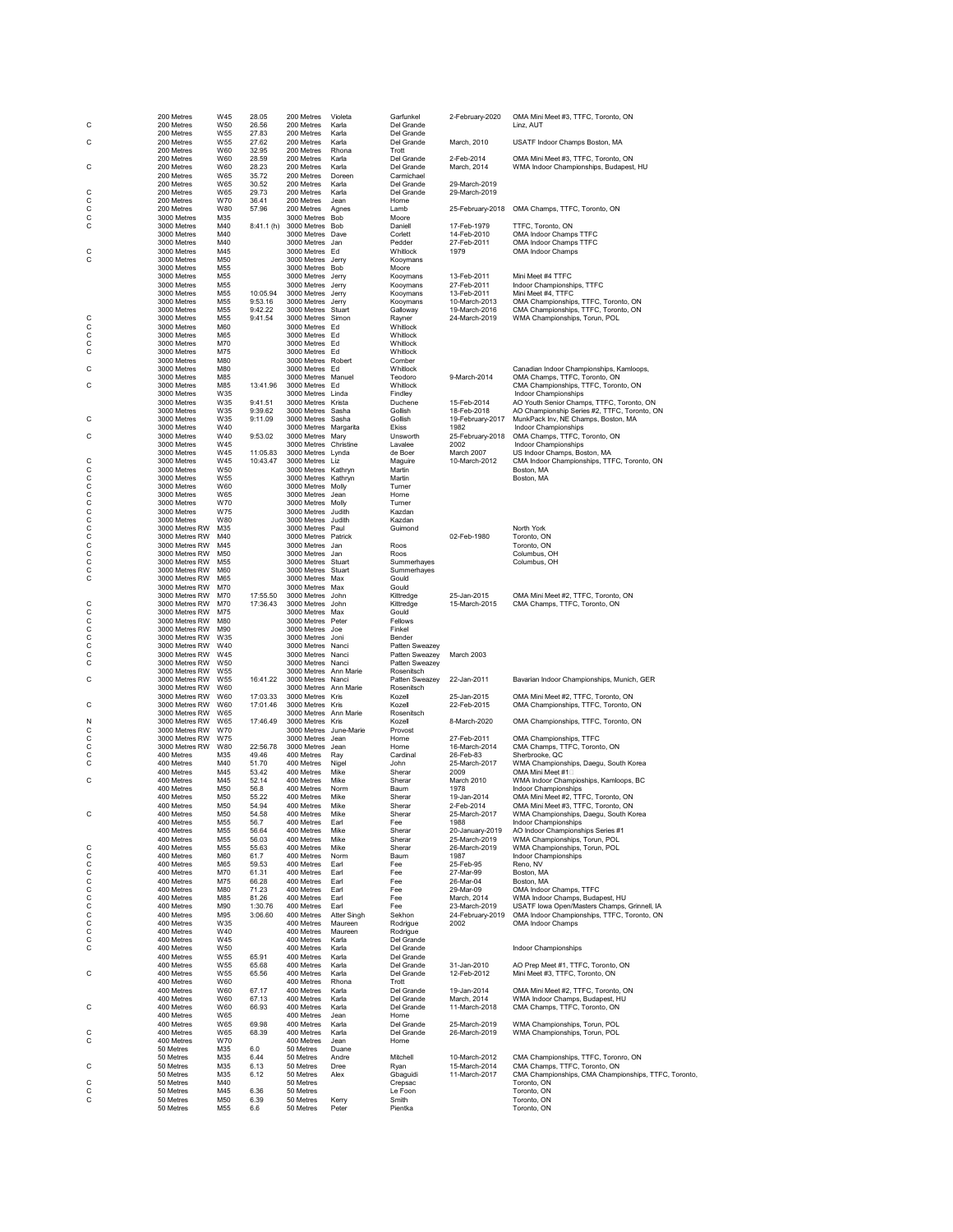|             | 50 Metres                            | M55             | 6.71                 | 50 Metres                       | Michael         | Lee Foon            | 17-January-2016                        | OMA Mini Meet #1, TTFC, Toronto, ON                                         |
|-------------|--------------------------------------|-----------------|----------------------|---------------------------------|-----------------|---------------------|----------------------------------------|-----------------------------------------------------------------------------|
|             | 50 Metres                            | M55             | 6.69                 | 50 Metres                       | Robert          | Nasato              | 19-March-2016                          | CMA Championships, TTFC, Toronto, ON                                        |
| Ν           | 50 Metres                            | M55             | 6.64                 | 50 Metres                       | Milton          | Hart                | 5-January-2020                         | Mini Meet #1, TTFC, Toronto, ON                                             |
| C           | 50 Metres                            | M60             | 7.03                 | 50 Metres                       | Tony            | Powell              |                                        |                                                                             |
| С           | 50 Metres                            | M65             | 7.19                 | 50 Metres                       | Tony            | Powell              |                                        |                                                                             |
|             | 50 Metres                            | M70             | 7.8                  | 50 Metres                       | Ben             | Mackereth           |                                        | Ottawa, ON                                                                  |
|             | 50 Metres                            | M70             | 7.61                 | 50 Metres                       | Mike            | Morris              |                                        |                                                                             |
|             | 50 Metres                            | M70             | 7.67                 | 50 Metres                       | Mike            | Morris              | 08-Jan-2012                            |                                                                             |
|             | 50 Metres<br>50 Metres               | M70             | 7.57                 | 50 Metres                       | Mike            | Morris              | 10-March-2012<br>5-Jan-2014            | CMA Championships, TTFC, Toronto, ON                                        |
| С           |                                      | M70             | 7.50                 | 50 Metres<br>50 Metres          | Tony            | Powell              | 10-March-2012                          | CMA Championships, TTFC, Toronto, ON                                        |
|             | 50 Metres<br>50 Metres               | M75<br>M75      | 8.63<br>7.96         | 50 Metres                       | Dev<br>Mike     | Sharma<br>Morris    | 17-January-2016                        | OMA Mini Meet #1, TTFC, Toronto, ON                                         |
| С           | 50 Metres                            | M75             | 7.93                 | 50 Metres                       | Mike            | Morris              | 10-March-2018                          | CMA Champs, TTFC, Toronto, ON                                               |
|             | 50 Metres                            | M80             |                      | 50 Metres                       | <b>Blain</b>    | Till                |                                        | Ottawa, ON                                                                  |
| C           | 50 Metres                            | M80             | 9.09                 | 50 Metres                       | Ray             | Wardle              | 16-March-2013                          | CMA Campionships, TTFC, Toronto, ON                                         |
| С           | 50 Metres                            | M85             | 9.53                 | 50 Metres                       | Вil             | Thompson            | 14-March-2015                          | CMA Campionships, TTFC, Toronto, ON                                         |
| C           | 50 Metres                            | M90             | 13.47                | 50 Metres                       | Atter           | Singh Sekhon        | 10-March-2018                          | CMA Campionships, TTFC, Toronto, ON                                         |
|             | 50 Metres                            | W35             | 7.02                 | 50 Metres                       |                 | Paquet              |                                        | Toronto, ON                                                                 |
| C           | 50 Metres                            | W35             | 6.88                 | 50 Metres                       | Khama           | <b>Beckles</b>      | 16-March-2013                          | CMA Campionships, TTFC, Toronto, ON                                         |
| C<br>C      | 50 Metres                            | W40             |                      | 50 Metres                       | Maureen         | Rodrigue            |                                        | Toronto, ON                                                                 |
|             | 50 Metres                            | W45             | 7.35                 | 50 Metres                       | Karla           | Del Grande          |                                        | Toronto, ON                                                                 |
| C           | 50 Metres                            | W50             |                      | 50 Metres                       | Karla           |                     |                                        | Toronto, ON                                                                 |
|             | 50 Metres                            | W55             |                      | 50 Metres                       | Karla           |                     |                                        |                                                                             |
|             | 50 Metres<br>50 Metres               | W55             | 7.36                 | 50 Metres                       | Wendy           | Alexis              | 16-March-2013                          | CMA Championships, TTFC, Toronto, ON                                        |
| С           | 50 Metres                            | W55<br>W60      | 7.33<br>8.57         | 50 Metres<br>50 Metres          | Wendy<br>Rhona  | Alexis<br>Trott     | 15-March-2014<br>10-March-2012         | CMA Championships, TTFC, Toronto, ON                                        |
|             | 50 Metres                            | W60             |                      | 50 Metres                       | Karla           |                     | 5-Jan-2014                             | CMA Championships, TTFC, Toronto, ON<br>OMA Mini Meet #1, TTFC, Toronto, ON |
|             | 50 Metres                            | W60             |                      | 50 Metres                       | Karla           | Del Grande          | 15-March-2014                          | CMA Champs, TTFC, Toronto, ON                                               |
| C           | 50 Metres                            | W60             |                      | 50 Metres                       | Karla           | Del Grande          | 11-Jan-2015                            | OMA Mini Meet #1, TTFC, Toronto, ON                                         |
|             | 50 Metres                            | W65             | 8.95                 | 50 Metres                       | Rhona           | Trott               | 15-March-2014                          | CMA Champs, TTFC, Toronto, ON                                               |
| С           | 50 Metres                            | W65             | 7.66                 | 50 Metres                       | Karla           | Del Grande          | 6-January-2019                         | OMA Mini Meet #1, TTFC, Toronto, ON                                         |
|             | 50 Metres                            | W70             |                      | 50 Metres                       | Doreen          |                     |                                        | Toronto, ON                                                                 |
| c<br>C<br>C | 50 Metres                            | W80             | 11.68                | 50 Metres                       | Doreen          |                     | 10-March-2012                          | CMA Championships, TTFC, Toronto, ON                                        |
|             | 5000 Metres                          | M35             | 15:04.3              | 5000 Metres                     | Ken             | Hamilton            | 7-March-1987                           | Toronto, ON                                                                 |
| C           | 5000 Metres                          | M40             | 15:27.19             | 5000 Metres Pedrag              |                 | Mladenovic          | 24-February-2013                       | MM #3, TTFC, Toronto, ON                                                    |
| C           | 5000 Metres                          | M45             | 15:50.6              | 5000 Metres Benjamin            |                 | Johns               | 2-March-1985                           | Toronto, ON                                                                 |
| C           | 5000 Metres                          | M50             | 16:07.3              | 5000 Metres Benjamin            |                 | Johns               | 8-March-1986                           | Toronto, ON                                                                 |
| С           | 5000 Metres                          | M55             | 16:27.80             | 5000 Metres Stuart              |                 | Galloway            | 21-February-2016                       | UCS Invitational, JDS Fast Track, Winston-Salem, NC                         |
|             | 5000 Metres                          | M60             | 19:01.00             | 5000 Metres Ken                 |                 | Hamilton            | 8-January-2012                         | MM #1, TTFC, Toronto, ON                                                    |
|             | 5000 Metres                          | M60             | 18:40.46             | 5000 Metres John                |                 | Clarke              | 24-February-2013                       | MM #!3, TTFC, Toronto, ON                                                   |
| С           | 5000 Metres                          | M60             | 18:04.04<br>22:45.97 | 5000 Metres<br>5000 Metres Mike | Jerry           | Kooymans            | 27-January-2019                        | OMA Mini Meet #2, TTFC, Toronto, ON<br>MM #!3, TTFC, Toronto, ON            |
|             | 5000 Metres<br>5000 Metres           | M65<br>M65      | 20:57.75             | 5000 Metres Richard             |                 | Bedley<br>Bailey    | 8-February-2015<br>31-January-2016     | MM #2, TTFC, Toronto, ON                                                    |
| Ν           | 5000 Metres                          | M65             | 20:11.21             | 5000 Metres John                |                 | Clarke              | 2-February-2020                        | MM #3, TTFC, Toronto, ON                                                    |
| C           | 5000 Metres                          | M70             | 22:13.69             | 5000 Metres Jack                |                 | Geddes              | 8-January-2012                         | MM #1, TTFC, Toronto, ON                                                    |
| C           | 5000 Metres                          | M75             | 23:29.18             | 5000 Metres                     | Jack            | Geddes              | 3-February-2013                        | MM #2, TTFC, Toronto, ON                                                    |
| C           | 5000 Metres                          | M80             | 30:35.78             | 5000 Metres David               |                 | Willet              | 8-January-2012                         | MM #1, TTFC, Toronto, ON                                                    |
|             | 5000 Metres                          | W35             | 19:00.81             | 5000 Metres Mary                |                 | Unsworth            | 31-January-2016                        | Toronto, ON                                                                 |
| C           | 5000 Metres                          | W35             | 18:24.42             | 5000 Metres Mary                |                 | Unsworth            | 29-January-2017                        | MM #2, TTFC, Toronto, ON                                                    |
| C<br>C      | 5000 Metres                          | W40             | 17:07.11             | 5000 Metres Mary                |                 | Unsworth            | 21-January-2018                        | Toronto, ON                                                                 |
|             | 5000 Metres                          | W45             | 19:06.72             | 5000 Metres Annie               |                 | Bunting             | 8-January-2012                         | MM #1, TTFC, Toronto, ON                                                    |
| C           | 5000 Metres                          | W50             | 18:58.48             | 5000 Metres Agathe              |                 | Nicholson           | 8-January-2012                         | MM #1, TTFC, Toronto, ON                                                    |
| C           | 5000 Metres                          | W55             | 21:48.46             | 5000 Metres Lynn                |                 | Kobayashi           | 24-February-2013                       | MM #3, TTFC, Toronto, ON                                                    |
| C           | 5000 Metres                          | W60             | 22:52.51             | 5000 Metres Lynn                |                 | Kobayashi           | 29-January-2017                        | MM #2, TTFC, Toronto, ON                                                    |
|             | 5000 Metres                          | W65             | 24:53.81             | 5000 Metres Nancy               |                 | Wells               | 8-January-2012                         | MM #1, TTFC, Toronto, ON                                                    |
| N           | 5000 Metres                          | W65             | 24:02.87             | 5000 Metres Clara               |                 | Northcott           | 2-February-2020                        | MM #3, TTFC, Toronto, ON                                                    |
|             | 60 Metre Hurdles<br>60 Metre Hurdles | M35<br>M35      | 8.86<br>8.81         | 60 Metres<br>60 Metres          | Andrew<br>David | Yap<br>Valenzuela   | 06-Mar-99 <sup></sup><br>10-March-2012 | OMA Champs TTFC<br>CMA Championships, TTFC, Toronto, ON                     |
| c<br>c<br>c | 60 Metre Hurdles                     | M40             | 9.11                 | 60 Metres                       | Glenn           | Chipkar             | 02-Mar-02D                             | OMA Champs TTFC                                                             |
|             | 60 Metre Hurdles                     | M45             | 8.98                 | 60 Metres                       | Scott           | Tyler               |                                        | OMA Champs                                                                  |
|             | 60 Metre Hurdles                     | M50             | 8.83                 | 60 Metres                       | Scott           | Tyler               |                                        | OMA Champs                                                                  |
| С           | 60 Metre Hurdles                     | M <sub>55</sub> | 9.27                 | 60 Metres                       | Scott           | Tyler               |                                        | OMA Champs                                                                  |
|             | 60 Metre Hurdles                     | M60             | 10.77                | 60 Metres                       | Jean-Pierre     | Mayer               | 2008                                   | OMA Champs                                                                  |
|             | 60 Metre Hurdles                     | M60             | 10.77                | 60 Metres                       | Richard         | Lech                |                                        | OMA Champs, TTFC                                                            |
|             | 60 Metre Hurdles                     | M60             | 10.72                | 60 Metres                       | Richard         | Lech                |                                        | OMA Champs, TTFC                                                            |
|             | 60 Metre Hurdles                     | M60             | 10.63                | 60 Metres                       | Richard         | Lech                | 22-Jan-2012                            | OMA Mini Meet #2, TTFC, Toronro, ON                                         |
|             | 60 Metre Hurdles                     | M60             | 9.57                 | 60 Metres                       | Ward            | Hazen               | 8-Feb-2015                             | OMA Mini Meet #3, TTFC, Toronro, ON                                         |
| С           | 60 Metre Hurdles                     | M60             | 9.44                 | 60 Metres                       | Ward            | Hazen               | 14-March-2015                          | CMA Champs, TTFC, Toronro, ON                                               |
|             | 60 Metre Hurdles                     | M65             | 10.97                | 60 Metres                       | Andrew          | Thomson             |                                        | OMA Champs                                                                  |
|             | 60 Metre Hurdles                     | M65             | 10.84                | 60 Metres                       | Richard         | Lech                | 10-March-2013                          | OMA Champs, TTFC, Toronto, ON                                               |
| Ν           | 60 Metre Hurdles                     | M65             | 9.80                 | 60 Metres                       | Ward            | Hazen               | 2-February-2020                        | MM #3, TTFC, Toronto, ON                                                    |
|             | 60 Metre Hurdles                     | M70             | 20.30                | 60 Metres                       | Barry           | Murphy              | 25-February-2018                       | OMA Champs, TTFC, Toronto, ON                                               |
|             | 60 Metre Hurdles                     | M70             | 14.53                | 60 Metres                       | Stan            | Seitz               | 10-March-2018                          | Pentathlon CMA Champs, TTFC, Toronto, ON                                    |
|             | 60 Metre Hurdles                     | M70             | 11.11                | 60 Metres                       | Ryszard         | Lech                | 24-February-2019                       | OMA Championships, TTFC, Toronto, ON                                        |
| C<br>C      | 60 Metre Hurdles<br>60 Metre Hurdles | M70             | 10.60                | 60 Metres                       | Ryszard         | Lech                | 29-March-2019                          | WMA Championships, Torun, POL                                               |
| C           | 60 Metre Hurdles                     | M80<br>M85      | 14.08<br>14.36       | 60 Metres<br>60 Metres          | Karl<br>Karl    | Trei<br>Trei        | 1993                                   | OMA Champs<br>OMA Champs                                                    |
| C           | 60 Metre Hurdles                     | W35             | 10.12                | 60 Metres                       | Corry           | Fox                 | 1996                                   | OMA Champs                                                                  |
| C           | 60 Metre Hurdles                     | W40             | 8.95                 | 60 Metres                       | Leslie          | Estwick             |                                        | Boston, MA                                                                  |
|             | 60 Metre Hurdles                     | W45             | 11.35                | 60 Metres                       | Gaby            | Szanto              | 14-March-2015                          | Pentathlon, CMA Champs, TTFC, Toronto, ON                                   |
| С           | 60 Metre Hurdles W45                 |                 | 10.30                | 60 Metres                       | Nicole          | Luke                | 10-March-2018                          | CMA Champs, TTFC, Toronto, ON                                               |
|             | 60 Metre Hurdles W50                 |                 | 12.51                | 60 Metres                       | Rhona           | Trott               |                                        | Indoor Championships                                                        |
|             | 60 Metre Hurdles W50                 |                 | 11.89                | 60 Metres                       | Kairv           | Loucks              | 21-January-2018                        | Mini Meet #2, TTFC, Toronto, ON                                             |
|             | 60 Metre Hurdles                     | W50             | 11.52                | 60 Metres                       | Kairy           | Loucks              | 25-February-2018                       | OMA Champs, TTFC, Toronto, ON                                               |
|             | 60 Metre Hurdles                     | W50             | 10.95                | 60 Metres                       | Kairy           | Loucks              | 10-March-2018                          | CMA Champs, TTFC, Toronto, ON                                               |
| Ν           | 60 Metre Hurdles                     | W50             | 10.24                | 60 Metres                       | Diana           | Cesaroni            | 8-March-2020                           | OMA Championships, TTFC, Toronto, ON                                        |
| C           | 60 Metre Hurdles                     | W <sub>55</sub> | 11.29                | 60 Metres                       | Rhona           | Trott               | 2008                                   | Indoor Pentathlon Championships                                             |
| C<br>C      | 60 Metre Hurdles                     | <b>W60</b>      | 11.33                | 60 Metres                       | Rhona           | Trott               |                                        | OMA Indoor Championships                                                    |
|             | 60 Metre Hurdles                     | W65             | 13.83                | 60 Metres                       | Rhona           | Trott               | 9-March-2014                           | OMA Champs, TTFC, Toronto, ON                                               |
| C           | 60 Metres                            | M35             |                      | 60 Metres                       | Duane           |                     |                                        |                                                                             |
|             | 60 Metres<br>60 Metres               | M40<br>M40      | 7.79                 | 60 Metres                       | Chris           | Lemassif<br>Crespac | 14-Feb-10                              | Ontario Indoor Champs TTFC<br>Mini Meet #2 TTFC                             |
|             | 60 Metres                            | M40             | 7.75<br>7.66         | 60 Metres<br>60 Metres          | Malik<br>Malik  | Crespac             | 16-Jan-11<br>6-Feb-11                  | Mini Meet #3 TTFC                                                           |
|             | 60 Metres                            | M40             | 7.47                 | 60 Metres                       | Chris           | Lemassif            | March, 2008                            | WMA Indoor Championships, Clermont FR                                       |
|             | 60 Metres                            | M40             | 7.38                 | 60 Metres                       | Nigel           | John                | 15-Feb-2014                            | AO Youth-Senior Champs, TTFC Toronto, ON                                    |
|             | 60 Metres                            | M40             | 7.34                 | 60 Metres                       | Nigel           | John                | March 2014                             | WMA Indoor Champs, Budapest, HU                                             |
|             | 60 Metres                            | M40             | 7.15                 | 60 Metres                       | Troy            | Dos Santos          | 31-January-2016                        | OMA Mini Meet #2, TTFC, Toronto, ON                                         |
|             | 60 Metres                            | M40             | 7.12                 | 60 Metres                       | Troy            | Dos Santos          | 21-February-2016                       | OMA Mini Meet #3, TTFC, Toronto, ON                                         |
| c<br>C<br>C | 60 Metres                            | M45             |                      | 60 Metres                       | Michael         | Lee Foon            |                                        | Toronto, ON                                                                 |
|             | 60 Metres                            | M50             |                      | 60 Metres                       | Kerry           | Smith               |                                        |                                                                             |
| С           | 60 Metres                            | M55             |                      | 60 Metres                       | Kerry           | Smith               |                                        |                                                                             |
|             | 60 Metres                            | M60             |                      | 60 Metres                       | Richard         |                     |                                        |                                                                             |
|             | 60 Metres                            | M60             |                      | 60 Metres                       | Richard         |                     |                                        | OMA Champs TTFC                                                             |
|             | 60 Metres                            | M60             | 8.39                 | 60 Metres                       | Richard         |                     |                                        | Mini Meete #3, TTFC, Toronto, ON                                            |
|             | 60 Metres                            | M60             | 7.95                 | 60 Metres                       | Kerry           | Smith               | 2-Feb-2014                             |                                                                             |
|             | 60 Metres                            | M60             | 7.92                 | 60 Metres                       | Kerry           | Smith               | 28-February-2016                       |                                                                             |
|             | 60 Metres                            | M60             | 7.87                 | 60 Metres                       | Kerry           | Smith               | 29-January-2017                        | Mini Meet #2, TTFC, Toronto, ON                                             |
| c<br>c<br>c | 60 Metres                            | M65             |                      | 60 Metres                       | Cecil           | Paul                |                                        |                                                                             |
|             | 60 Metres                            | M70             |                      | 60 Metres                       | John            |                     |                                        |                                                                             |
|             | 60 Metres                            | M75             |                      | 60 Metres                       | John            |                     |                                        |                                                                             |
| C           | 60 Metres                            | M80             |                      | 60 Metres                       | Blain           |                     |                                        | Toronto, ON<br>Toronto, ON                                                  |
|             | 60 Metres<br>60 Metres               | M85<br>M85      | 11.27                | 60 Metres<br>60 Metres          | Karl<br>Bill    |                     | 22-Feb-2015                            | OMA Championships, TTFC, Toronto, ON                                        |
| C<br>C      | 60 Metres                            | M90             |                      | 60 Metres                       | Karl            | Thompson            |                                        |                                                                             |
| C           | 60 Metres                            | M95             | 15.51                | 60 Metres                       | Atter Singh     | Sekhon              | 24-February-2019                       | OMA Championships, TTFC, Toronto, ON                                        |
|             | 60 Metres                            | W35             | 8.74                 | 60 Metres                       | Andrea          | Grant               | 14-Feb-2010                            | Ontario Indoor Champs, TTFC                                                 |
|             | 60 Metres                            | W35             | 8.24                 | 60 Metres                       | Khama           | Beckles             | 22-Jan-2011                            | U of T, Fred Foot Meet, Toronto, ON                                         |
|             | 60 Metres                            | W35             | 8.18                 | 60 Metres                       | Khama           | <b>Beckles</b>      | 03-Feb-2013                            | Mini Meet #2, TTFC, Toronto, ON                                             |
|             | 60 Metres                            | W35             | 8.16                 | 60 Metres                       | Khama           | Beckles             | 02-Feb-2013                            | York Open, TTFC, Toronto, ON                                                |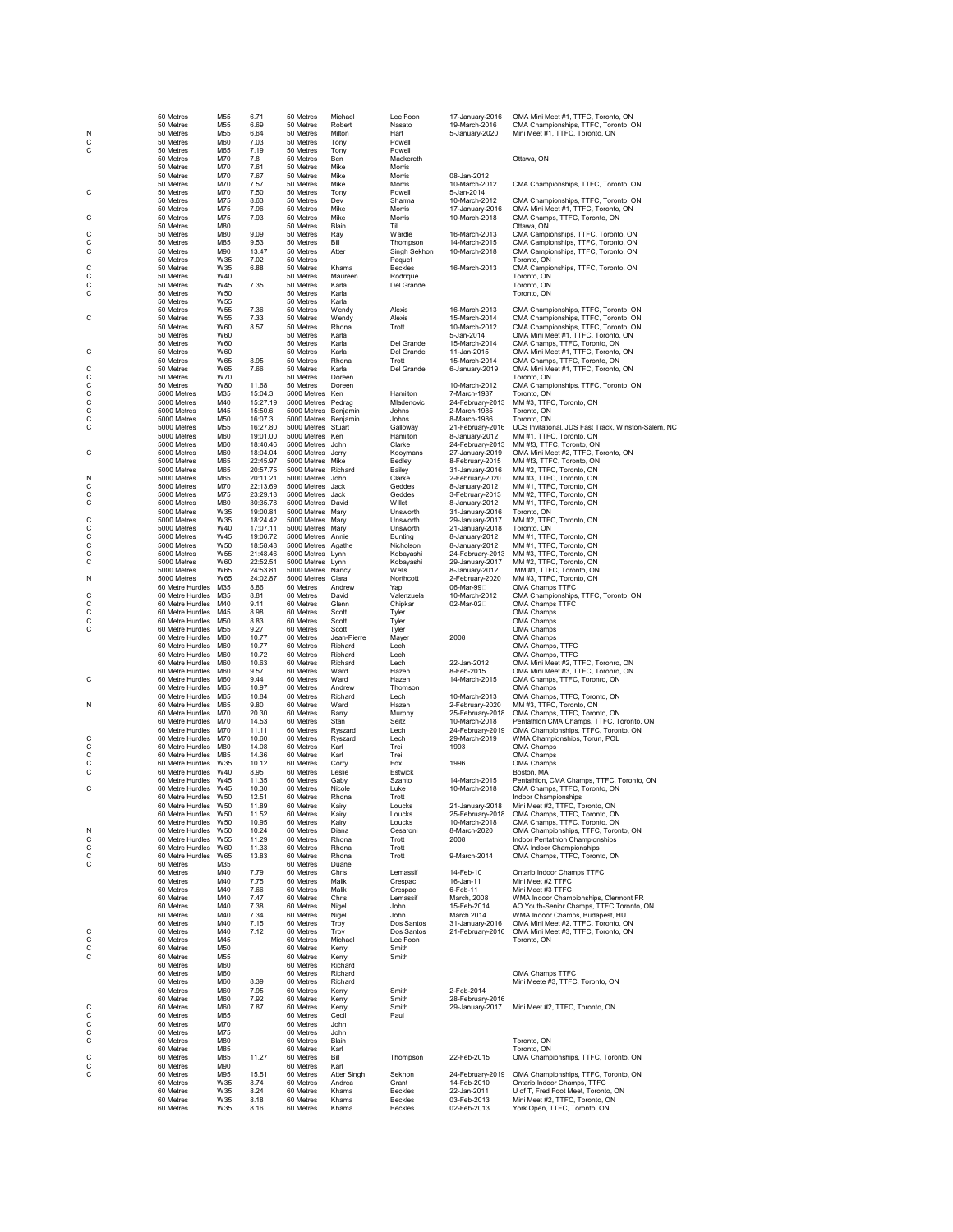|               | 60 Metres                | W35        | 8.11               | 60 Metres                           | Khama               | <b>Beckles</b>            | 24-Feb-2013                         | OMA Mini Meet #3, TTFC, Toronto, ON                                              |
|---------------|--------------------------|------------|--------------------|-------------------------------------|---------------------|---------------------------|-------------------------------------|----------------------------------------------------------------------------------|
|               | 60 Metres<br>60 Metres   | W35<br>W35 | 8.02<br>7.95       | 60 Metres<br>60 Metres              | Khama<br>Khama      | <b>Beckles</b><br>Beckles | 9-Feb-2014<br>9-March-2014          | AO Prep #2, TTFC, Toronto, ON<br>OMA Champs, TTFC, Toronto, ON                   |
| С             | 60 Metres                | W35        | 7.90               | 60 Metres                           | Khama               | <b>Beckles</b>            | March-2014                          | WMA Indoor Champs, Budapest, HU                                                  |
| $\frac{C}{C}$ | 60 Metres                | W40        | 8.06               | 60 Metres                           | Leslie              | Estwick                   | 12-March-01                         | Boston, MA                                                                       |
| C             | 60 Metres<br>60 Metres   | W45<br>W50 | 8.47<br>8.21       | 60 Metres<br>60 Metres              | Karla<br>Karla      | Del Grande<br>Del Grande  | 2003                                | Indoor Championships                                                             |
|               | 60 Metres                | W55        | 8.54               | 60 Metres                           | Karla               | Del Grande                | 29-Mar-09 <sup>[1]</sup>            |                                                                                  |
| С             | 60 Metres<br>60 Metres   | W55<br>W55 | 8.49<br>8.30       | 60 Metres<br>60 Metres              | Karla<br>Karla      | Del Grande<br>Del Grande  | March, 2010<br>05-Mar-11            | WMA Indoor Champs, Kamloops, BC<br>USATF Indoor Champs, Albuquerque, NM          |
|               | 60 Metres                | W60        | 9.67               | 60 Metres                           | Edith               | Gray                      |                                     |                                                                                  |
| C             | 60 Metres<br>60 Metres   | W60<br>W65 | 8.56<br>10.02      | 60 Metres<br>60 Metres              | Karla<br>Doreen     | Del Grande<br>Carmichael  | 19-Jan-2014<br>1998                 | OMA Mini Meet #2, TTFC, Toronto, ON                                              |
|               | 60 Metres                | W65        | 9.03               | 60 Metres                           | Karla               | Del Grande                | 19-January-2020                     | OMA Mini Meet #2, TTFC, Toronto, ON                                              |
| Ν             | 60 Metres                | W65        | 8.87               | 60 Metres                           | Karla               | Del Grande                | 19-January-2020                     | OMA Mini Meet #2, TTFC, Toronto, ON                                              |
| C             | 60 Metres<br>60 Metres   | W70<br>W80 | 10.99<br>14.58     | 60 Metres<br>60 Metres              | Doreen<br>Doreen    | Carmichael<br>Carmichael  | 11-March-2012                       | CMA Championships, TTFC, Toronto ON                                              |
| c<br>c        | 800 Metres               | M35        |                    | 800 Metres                          | Derek               | Hackshaw                  | 2006                                |                                                                                  |
| C             | 800 Metres<br>800 Metres | M40<br>M45 |                    | 800 Metres<br>800 Metres            | lan<br>Mike         | Newhouse<br>Sherar        |                                     |                                                                                  |
|               | 800 Metres               | M50        |                    | 800 Metres                          | Jerry               | Kooymans                  |                                     |                                                                                  |
|               | 800 Metres<br>800 Metres | M50<br>M50 | 2:04.62<br>2:03.30 | 800 Metres<br>800 Metres            | Mike<br>Mike        | Sherar<br>Sherar          | 26-Jan-2014<br>9-Feb-2014           |                                                                                  |
| С             | 800 Metres               | M50        | 2:03.12            | 800 Metres                          | Paul                | Osland                    | March, 2014                         | WMA Champs, Budapest, HU                                                         |
|               | 800 Metres               | M55        |                    | 800 Metres                          | Cliff               | Hall<br>Galloway          | 1984                                |                                                                                  |
|               | 800 Metres<br>800 Metres | M55<br>M55 | 2:14.22<br>2:09.06 | 800 Metres<br>800 Metres            | Stuart<br>Mike      | Sherar                    | 28-February-2016<br>19-January-2019 | OMA Championships, TTFC, Toronto, ON<br>AO Indoor Championships Series #1        |
| С             | 800 Metres               | M55        | 2:08.12            | 800 Metres                          | Paul                | Osland                    | 28-March-2019                       | WMA Championships, Torun, POL                                                    |
| C             | 800 Metres<br>800 Metres | M60<br>M65 |                    | 800 Metres<br>800 Metres            | Earl<br>Earl        | Fee<br>Fee                |                                     |                                                                                  |
| $\frac{C}{C}$ | 800 Metres               | M70        |                    | 800 Metres                          | Earl                | Fee                       |                                     |                                                                                  |
| C             | 800 Metres<br>800 Metres | M75<br>M80 |                    | 800 Metres<br>800 Metres            | Earl<br>Robert      | Fee<br>Comber             |                                     |                                                                                  |
| C             | 800 Metres               | M80        |                    | 800 Metres                          | Earl                | Fee                       | March, 2010                         |                                                                                  |
| $\frac{C}{C}$ | 800 Metres               | M85        | 3:11.09            | 800 Metres                          | Earl                | Fee                       | March, 2014                         | WMA Indoor Champs, Budapest, HU                                                  |
| С             | 800 Metres<br>800 Metres | M90<br>W35 | 3:42.52            | 800 Metres<br>800 Metres            | Earl<br>Anna        | Fee<br>Cranton            | 23-March, 2019<br>2001              | USATF lowa Open/Masters Champs, Grinnell, IA                                     |
|               | 800 Metres               | W40        |                    | 800 Metres                          | Annie               | Bunting                   | 2008                                |                                                                                  |
| C             | 800 Metres<br>800 Metres | W40<br>W40 | 2:18.16<br>2:17.09 | 800 Metres<br>800 Metres            | Mary<br>Mary        | Unsworth<br>Unsworth      | 10-February-2018<br>10-March-2018   | Grand Prix d'Athletisme, Montreal, QC<br>CMA Champs, TTFC, Toronto, ON           |
|               | 800 Metres               | W45        |                    | 800 Metres                          | Annie               | Bunting                   | 2010                                |                                                                                  |
|               | 800 Metres               | W45<br>W45 |                    | 800 Metres                          | Annie               | Bunting                   | March, 2010                         | US Indoor Champs Boston, MA                                                      |
| С             | 800 Metres<br>800 Metres | W50        | 2:22.25            | 800 Metres<br>800 Metres            | Annie<br>Kathryn    | Bunting<br>Martin         | 10-March-2012<br>2002               | CMA Indoor Championships, TTFC, Toronto, ON                                      |
|               | 800 Metres               | W50        | 2:30.43            | 800 Metres                          | Annie               | <b>Bunting</b>            | 8-Feb-2015                          | OMA Mini Meet #3, TTFC, Toronto, ON                                              |
| С<br>C        | 800 Metres<br>800 Metres | W50<br>W55 | 2:25.13            | 800 Metres<br>800 Metres            | Annie<br>Kathryn    | Bunting<br>Martin         | 14-March-2015                       | CMA Champs, TTFC, Toronto, ON                                                    |
| C<br>C        | 800 Metres               | W60        |                    | 800 Metres                          | Jean                | Horne                     |                                     |                                                                                  |
| C             | 800 Metres<br>800 Metres | W65<br>W70 |                    | 800 Metres<br>3:13.00(h) 800 Metres | Jean<br>Jean        | Horne<br>Horne            |                                     |                                                                                  |
|               | High Jump                | M35        | 1.76               |                                     | Steve               | Caws                      |                                     | Indoor Championships                                                             |
|               | High Jump                | M35        |                    |                                     | Zoltan              | Sara                      | 16-Jan-2011                         | Mini Meet #2, TTFC                                                               |
| С             | High Jump<br>High Jump   | M35<br>M35 | 1.92<br>1.93       |                                     | Zoltan<br>Zoltan    | Sara<br>Sara              | 29-Jan-2012<br>17-March-2013        | AO Combined Events Meet #1, TTFC Toronto<br>CMA Championships, TTFC, Toronto, ON |
|               | High Jump                | M40        |                    |                                     | Marco               | <b>DeChellis</b>          |                                     |                                                                                  |
|               | High Jump                | M40        | 1.75               |                                     | Ovidiu              | Negoita                   | 08-Jan-2012<br>07-Jan-2012          | OMA Mini Meet #1, TTFC, Toronto, ON                                              |
|               | High Jump<br>High Jump   | M40<br>M40 | 1.75<br>1.76       |                                     | Ovidiu<br>Ovidiu    | Negoita<br>Negoita        | 26-Feb-2012                         | Sharon Anderson Memorial, Toronto, ON<br>OMA Championships, TTFC, Toronto, ON    |
|               | High Jump                | M40        | 1.85               |                                     | Ovidiu              | Negoita                   | 07-April-2012                       | WMA Indoor Championsips, Jyväskylä Finland                                       |
|               | High Jump<br>High Jump   | M40<br>M40 | 1.85<br>1.85       |                                     | Zoltan<br>Ovidiu    | Sara<br>Negoita           | 29-January-2017<br>07-April-2012    | Mini Meet #2, TTFC, Toronto, ON<br>WMA Indoor Championsips, Jyväskylä Finland    |
|               | High Jump                | M40        | 1.86               |                                     | Zoltan              | Sara                      | 26-February-2017                    | OMA Championships, TTFC, Toronto, ON                                             |
| С             | High Jump                | M40        | 1.87               |                                     | Zoltan              | Sara                      | 21-January-2018                     | Mini Meet #2, TTFC, Toronto, ON                                                  |
| С<br>С        | High Jump<br>High Jump   | M45<br>M50 | $1.81\square$      |                                     | Witold              | Klinger<br>Maior          |                                     |                                                                                  |
|               | High Jump                | M55        | 1.40               |                                     | Thevarajan          | Sinnathurai               | 27-Feb-2011                         | Indoor Championships, TTFC                                                       |
|               | High Jump<br>High Jump   | M55<br>M55 | 1.40<br>1.55       |                                     | <b>Steve</b><br>Don | Caws<br>Ritchie           | 14-Feb-2010<br>15-January-2017      | Indoor Championships, TTFC<br>Mini Meet#1, TTFC, Toronto, ON                     |
|               | High Jump                | M55        | 1.60               |                                     | Don                 | Ritchie                   | 2-December-2017                     | York U Xmas Open, TTFC, Toronto, ON                                              |
| С<br>С        | High Jump                | M55<br>M60 | 1.65<br>1.54       |                                     | Don<br>Stan         | Ritchie<br>Seitz          | 21-January-2018                     | Mini Meet #2, TTFC, Toronto, ON                                                  |
|               | High Jump<br>High Jump   | M65        | 1.35               |                                     | Stan                | Seitz                     | 20-Jan-2013                         |                                                                                  |
|               | High Jump                | M65        | 1.35               |                                     | Stan                | Seitz                     | 03-Feb-2013                         |                                                                                  |
|               | High Jump<br>High Jump   | M65<br>M65 | 1.35<br>1.37       |                                     | Stan<br>Stan        | Seitz<br>Seitz            | 10-March-2013<br>9-March-2014       |                                                                                  |
|               | High Jump                | M65        | 1.41               |                                     | Peter               | Zowkewych                 | 17-January-2016                     |                                                                                  |
|               | High Jump<br>High Jump   | M65<br>M65 | 1.42<br>1.43       |                                     | Peter<br>Peter      | Zowkewych<br>Zowkewych    | 30/31-Jan-2016<br>28-February-2016  | USATF Heptathlon Champs, Kenosha, WI<br>OMA Championships, TTFC, Toronto, ON     |
| С             | High Jump                | M65        | 1.45               |                                     | Peter               | Zowkewych                 | 28/29-Jan-2017                      | USATF Combined Events Champs, Kenosha, WI                                        |
|               | High Jump                | M70        | 1.25               |                                     | Bob                 | Land                      | 14-Feb-2010                         | OMA Indoor Champs TTFC                                                           |
|               | High Jump<br>High Jump   | M70<br>M70 | 1.25<br>1.30       |                                     | Bob<br>Stan         | Land<br>Seitz             | 16-Jan-2011<br>27/28 Jan-2018       | Mini Meet #2 TTFC<br>USATF Heptathlon Champs, Kenosha, WI                        |
| C             | High Jump                | M70        | 1.33               |                                     | Stan                | Seitz                     | 10-March-2018                       | Pentathlon CMA Champs, TTFC, Toronto, ON                                         |
| С             | High Jump                | M75<br>M75 | 1.21<br>1.20       |                                     | Bob<br>Bob          | Land<br>Land              | 12-Feb-2012<br>11-March-2012        | Mini Meet #3, TTFC, Toronto, ON<br>CMA Championships, TTFC, Toronto, ON          |
| N             | High Jump<br>High Jump   | M80        | 0.95               |                                     | Peter               | Tams                      | 8-March-2020                        | OMA Championships, TTFC, Toronto, ON                                             |
|               | High Jump                | M85        |                    |                                     | Karl                | Trei                      |                                     |                                                                                  |
| C<br>С        | High Jump<br>High Jump   | M85<br>M90 | 0.89               |                                     | Earl<br>Karl        | Fee<br>Trei               |                                     | 30-December-2015 Gary Lubin Jump-off, TTFC, Toronto, ON                          |
|               | High Jump                | W35        |                    |                                     | Gaby                | Szanto                    |                                     | Indoor Championships                                                             |
| С             | High Jump                | W35<br>W40 | 1.60               |                                     | Maresa<br>Leslie    | Ryan                      | 19-Jan-2014                         | OMA Mini Meet #2, TTFC, Toronto, ON                                              |
| С<br>С        | High Jump<br>High Jump   | W45        | 1.45               |                                     | Gaby                | Estwick<br>Szanto         | 9-March-2014                        | Indoor Championships<br>OMA Champs, TTFC, Toronto, ON                            |
| С             | High Jump                | W50        |                    |                                     | Maria               | Mallia                    |                                     | Indoor Championships                                                             |
| Ν             | High Jump<br>High Jump   | W50<br>W55 | $1.20\square$      |                                     | Diana<br>Rhona      | Cesaroni<br>Trott         | 8-March-2020                        | OMA Indoor Championships, TTFC, Toronto, ON                                      |
|               | High Jump                | W55        |                    |                                     | Maria               | Mallia                    | 16-Jan-2011                         |                                                                                  |
| С             | High Jump<br>High Jump   | W55        | 1.30               |                                     | Maria               | Mallia                    | 27-Feb-2011                         |                                                                                  |
| С<br>C        | High Jump                | W60<br>W60 |                    |                                     | Edith<br>Sue        | Gray<br>Hannon            | 12-March-2017                       | CMA Championships, TTFC, Toronto, ON                                             |
| C             | High Jump                | W65        |                    |                                     | Helgi               | Pedel                     |                                     |                                                                                  |
| C<br>С        | High Jump<br>High Jump   | W70<br>W75 |                    |                                     | Helgi<br>Helgi      | Pedel<br>Pedel            |                                     |                                                                                  |
| С             | High Jump                | W80        |                    |                                     | Helgi               | Pedel                     |                                     |                                                                                  |
| С             | Long Jump                | M35<br>M35 |                    |                                     | Ron                 | Thompson<br>Latham        | 17-January-2016                     | OMA Mini Meet #1, TTFC, Toronto, ON                                              |
|               | Long Jump<br>Long Jump   | M40        | 6.75               |                                     | Clayton<br>Todd     |                           |                                     |                                                                                  |
|               | Long Jump                | M40        | 6.54               |                                     | Jason               | Robinson                  | 10-March-2010                       | CMA Championships, TTFC, Toronto, ON                                             |
| С<br>С        | Long Jump<br>Long Jump   | M40<br>M45 | 6.64               |                                     | Nigel<br>Vladimir   | John<br>Kostric           | 8-Feb-2015                          | OMA Mini Meet #3,, TTFC, Toronto, ON                                             |
| С             | Long Jump                | M50        |                    |                                     | Richard             | Lech                      |                                     |                                                                                  |
| C<br>C        | Long Jump<br>Long Jump   | M55<br>M60 |                    |                                     | Richard<br>Alan     | Lech<br>Slater            |                                     |                                                                                  |
|               | Long Jump                | M65        | 4.11               |                                     | Richard             | Lech                      | 10-March-2013                       | OMA Championships, TTFC, Toronto, ON                                             |
|               | Long Jump                | M65        | 4.20               |                                     | Peter               | Zowkewych                 | 30/31-Jan-2016                      | USATF Heptathlon Champs, Kenosha, WI                                             |
| Ν             | Long Jump<br>Long Jump   | M65<br>M70 | 4.38               |                                     | Ward<br>Winston     | Hazen<br>Larose           | 8-March-2020<br>14-Feb-2010         | OMA Championships, TTFC, Toronto, ON<br>OMA Indoor Champs TTFC                   |
|               | Long Jump                | M70        | 3.43               |                                     | Stan                | Seitz                     | 10-March-2018                       | Pentathlon CMA Indoor Champs, TTFC, Toronto, ON                                  |
|               | Long Jump                | M70        | 3.61               |                                     | Stan                | Seitz                     | 6-January-2019                      | OMA Mini Meet #1, TTFC, Toronto, ON                                              |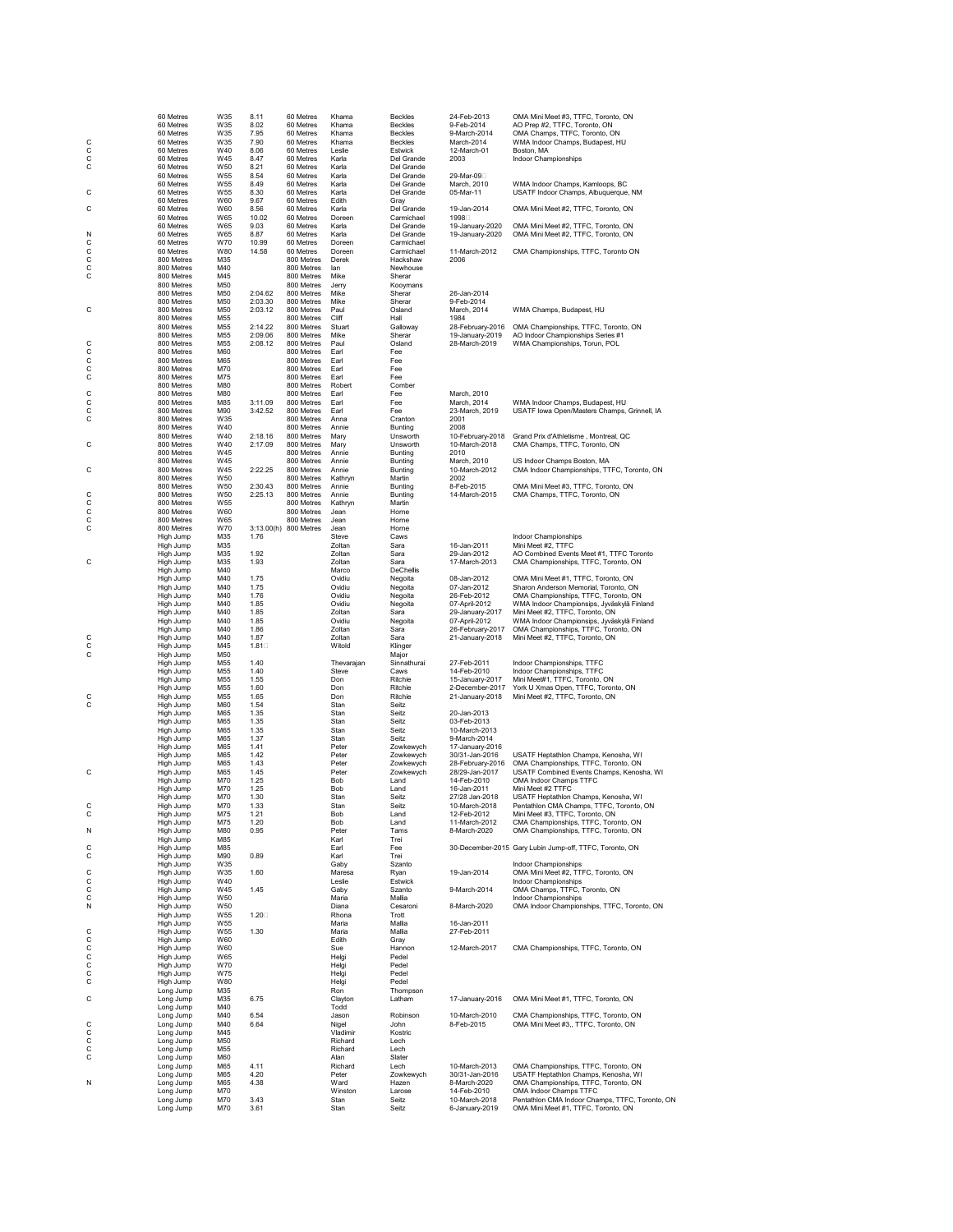| C<br>$\frac{c}{c}$ | Long Jump<br>Long Jump     | M70<br>M75             | 3.71           | Stan<br>Karl                      | Seitz<br>Trei                | 26/27 Jan-2019                       | US Combined Events Champs, Kenosha, WI<br>Indoor Championships                              |
|--------------------|----------------------------|------------------------|----------------|-----------------------------------|------------------------------|--------------------------------------|---------------------------------------------------------------------------------------------|
| $\mathsf{C}$       | Long Jump<br>Long Jump     | M80<br>M85             |                | Karl<br>Karl                      | Trei<br>Trei                 |                                      | Indoor Championships<br>Indoor Championships                                                |
| C                  | Long Jump                  | M90                    |                | Karl                              | Trei                         |                                      |                                                                                             |
| C                  | Long Jump<br>Long Jump     | M95<br>M95             | 1.14<br>1.45   | <b>Atter Singh</b><br>Atter Singh | Sekhon<br>Sekhon             | 24-February-2019<br>8-March-2019     | OMA Championships, TTFC, Toronto, ON<br>CMA Championships, Butterdome, Edmonton, AB         |
|                    | Long Jump                  | W35                    |                | Ann                               | Findley                      |                                      |                                                                                             |
| C                  | Long Jump<br>Long Jump     | W35<br>W35             | 4.99<br>5.18   | Lorena<br>Lorena                  | Reyes<br>Reyes               | 24-February-2019                     | 27-January-2019 OMA Mini Meet #2, TTFC, Toronto, ON<br>OMA Championships, TTFC, Toronto, ON |
| С                  | Long Jump                  | W40<br>W45             |                | Leslie<br>Adri                    | Estwick<br>Roswell           |                                      |                                                                                             |
| C                  | Long Jump<br>Long Jump     | W50                    |                | Maria                             |                              |                                      |                                                                                             |
| C                  | Long Jump<br>Long Jump     | W50<br>W50             |                | Kairy<br>Kairy                    | Loucks<br>Loucks             | 11-February-2018<br>25-February-2018 | Mini Meet #3, TTFC, Toronto, ON<br>OMA Champs, TTFC, Toronto, ON                            |
|                    | Long Jump                  | W55                    |                | Rhona                             | Trott                        |                                      |                                                                                             |
| N<br>C             | Long Jump<br>Long Jump     | W55<br>W60             | 3.86           | Theresa<br>Edith                  | Rozario<br>Gray              |                                      |                                                                                             |
| $\mathsf c$        | Long Jump                  | W65                    |                | Edith                             | Gray                         |                                      |                                                                                             |
| C<br>C             | Long Jump<br>Pole Vault    | W70<br>M35             |                | Elga<br>Kevin                     | Meri<br>Lake                 |                                      |                                                                                             |
|                    | Pole Vault                 | M40                    |                | Paul                              | White                        | 14-Feb-2010                          | OMA Indoor Champs, TTFC                                                                     |
|                    | Pole Vault<br>Pole Vault   | M40<br>M40             |                | Kevin<br>Kevin                    | Lake<br>Lake                 | 27-Feb-2011<br>10-March-2012         | OMA Champs, TTFC<br>CMA Championships, TTFC, Toronto, ON                                    |
| C                  | Pole Vault                 | M40                    | 4.40           | Kevin                             | Lake                         | 10-March-2013                        | OMA Championships, TTFC, Toronto, ON                                                        |
| C                  | Pole Vault<br>Pole Vault   | M45<br>M <sub>50</sub> |                | Vladimir<br>Mark                  | Kostric<br>Schaber           |                                      | <b>Indoor Champs</b>                                                                        |
|                    | Pole Vault<br>Pole Vault   | M50<br>M50             |                | Mark<br>Mark                      | Schaber<br>Magerkurth        |                                      |                                                                                             |
|                    | Pole Vault                 | M50                    | 3.55           | Mark                              | Schaber                      | 16-March-2013                        | CMA Championships, TTFC, Toronto, ON                                                        |
| C                  | Pole Vault<br>Pole Vault   | M50<br>M55             | 3.86           | George<br>Ralph                   | Barber<br>Cilevitz           | 23-February-2014                     | College Station, TX                                                                         |
|                    | Pole Vault                 | M55                    | 3.35           | Mark                              | Schaber                      | 19-Jan-2014                          | OMA Mini Meet #2, TTFC, Toronto, ON                                                         |
| C                  | Pole Vault<br>Pole Vault   | M55<br>M55             | 3.40<br>3.43   | Mark<br>Mark                      | Schaber<br>Schaber           | 2-Feb-2014<br>22-Feb-2015            | OMA Mini Meet #3, TTFC, Toronto, ON<br>OMA Championships, TTFC, Toronto, ON                 |
| C                  | Pole Vault                 | M60                    |                | Hugh                              | Miller                       | 29-Mar-2009                          | OMA Champs                                                                                  |
| ccc                | Pole Vault<br>Pole Vault   | M65<br>M70             |                | Stan<br>Stan                      | Egerton<br>Egerton           |                                      | OMA Champs<br>OMA Champs                                                                    |
|                    | Pole Vault                 | M75                    |                | Stan                              | Egerton                      |                                      | OMA Champs                                                                                  |
| N                  | Pole Vault<br>Pole Vault   | W35<br>W40             | 2.95           | Gaby<br>Charlotte                 | Szanto<br>Ireland            | 5-January-2020                       | OMA Champs<br>Mini Meet #1, TTFC, Toronro, ON                                               |
| $\mathsf c$        | Pole Vault                 | W45                    | 2.80           | Gaby                              | Szanto                       | 26-Feb-2012                          | OMA Championships, TTFC, Toronro, ON                                                        |
| C                  | Pole Vault<br>Pole Vault   | W45<br>W50             | 2.80           | Gaby<br>Ann Marie                 | Szanto                       |                                      | WMA Indoor Championsips, Jyväskylä Finland                                                  |
| C                  | Pole Vault                 | W50                    | 2.40           | Gaby                              | Szanto                       | 10-March-2018                        | CMA Champs, TTFC, Toronro, ON                                                               |
| C<br>C             | Pole Vault<br>Pole Vault   | W55<br>W60             |                | Ann Marie<br>Edith                | Gray                         |                                      |                                                                                             |
| C                  | Shot Put                   | M35                    | 16.85          | Gintas                            |                              | 18-Jan-2008                          | U of T Track Classic                                                                        |
| C                  | Shot Put<br>Shot Put       | M40<br>M40             | 14.12<br>14.44 | Jacek<br>Mariusz                  | Kosinski                     | 1993<br>27-Feb-2011                  |                                                                                             |
| C                  | Shot Put                   | M45                    |                | John<br>Jean-Pierre               | Kasperski                    | 04-Feb-1989                          | Ottawa, ON                                                                                  |
| C<br>C             | Shot Put<br>Shot Put       | M50<br>M55             | 14.33<br>14.10 | John                              | Kasperski                    | 25-March-2000<br>04-March-2000       | Boston, Ma                                                                                  |
| C                  | Shot Put<br>Shot Put       | M60<br>M65             | 13.72<br>10.99 | Art<br>Helmut                     | Jaago<br>Lange               | 05-March-1988<br>1995                |                                                                                             |
|                    | Shot Put                   | M65                    | 11.04          | Jerzy                             | Wyroba                       | 25-Jan-2015                          | OMA Mini Meet #1, TTFC, Toronto, ON                                                         |
| C<br>C             | Shot Put<br>Shot Put       | M65<br>M70             | 11.65<br>12.79 | Peter<br>Garry                    | Zowkewych<br>Bachman         | 17-January-2016<br>05-March-1994     | OMA Mini Meet #1, TTFC, Toronto, ON                                                         |
|                    | Shot Put                   | M75                    |                | Garry                             | Bachman                      | 06-March-1999                        |                                                                                             |
| C<br>С             | Shot Put<br>Shot Put       | M75<br>M80             | 11.61<br>10.05 | John<br>Garry                     | Kaspersi<br>Bachman          | 26-March-2019<br>2003                | WMA Championships, Torun, POL                                                               |
| C                  | Shot Put                   | M85                    | 9.97           | Garry                             | Bachman                      | 22-Jan-2007                          | Toronto, ON                                                                                 |
| C                  | Shot Put<br>Shot Put       | M90<br>M90             | 8.50<br>8.81   | Garry<br>Garry                    | Bachman<br>Bachman           | 08-Jan-2012<br>22-Jan-2012           | OMA Mini Meet #1, TTFC, Toronto, ON<br>OMA Mini Meet #2, TTFC, Toronto, ON                  |
| C                  | Shot Put                   | M95                    | 4.07           | Atter Singh                       | Sekhon                       | 24-February-2019                     | OMA Championships, TTFC, Toronto, ON                                                        |
| C                  | Shot Put<br>Shot Put       | W35<br>W35             | 11.19<br>11.57 | Gaby<br>Marie-Josee               | Szanto<br>Le Jour            | 25-June-2005<br>19-March-2016        | CMA Championships, TTFS, Toronto, ON                                                        |
|                    | Shot Put                   | W40                    | 9.41           | Debbie                            | Heit                         | 1992                                 |                                                                                             |
|                    | Shot Put<br>Shot Put       | W40<br>W40             | 6.10<br>7.27   | Michelle<br>Anita                 | Baptie<br>Thomas             | 27-Feb-2011<br>12-Feb-2012           | Mini Meet #3, TTFC, Toronto, ON                                                             |
|                    | Shot Put                   | W40                    | 8.25           | Prisca                            | Irving                       | 22-Feb-2015                          | OMA Championships, TTFC, Toronto, ON                                                        |
| C                  | Shot Put<br>Shot Put       | W40<br>W40             | 11.08<br>11.57 | Padideh<br>Padideh                | Boloorizadeh<br>Boloorizadeh | 25-February-2018<br>10-March-2018    | OMA Championships, TTFC, Toronto, ON<br>CMA Championships, TTFC, Toronto, ON                |
|                    | Shot Put<br>Shot Put       | W45<br>W45             | 10.29<br>10.43 | Elizabeth<br>Tracy                | Hill                         | 2010<br>21-January-2018              | Mini Meet #2, TTFC, Toronto, ON                                                             |
| C                  | Shot Put                   | W45                    | 10.62          | Tracy                             | Viggers<br>Viggers           | 10-March-2018                        | CMA Champs, TTFC, Toronto, ON                                                               |
|                    | Shot Put<br>Shot Put       | W50<br>W50             | 9.20<br>10.29  | June<br>Elizabeth                 | Mayer<br>Hill                | 1990<br>06-Feb-2011                  |                                                                                             |
|                    | Shot Put                   | W50                    | 11.10          | Elizabeth                         | Hill                         | 13-Feb-2011                          |                                                                                             |
| C                  | Shot Put<br>Shot Put       | W50<br>W50             | 11.23<br>10.92 | Elizabeth<br>Elizabeth            | Hill<br>Hill                 | 16-March-2014<br>11-Jan-2015         | CMA Champs, TTFC, Toronto, ON<br>OMA Mini Meet #1, TTFC, Toronto, ON                        |
|                    | Shot Put                   | W55                    | 9.00           | Adri                              | Rowswell                     | 1996                                 | Indoor Championships                                                                        |
| С                  | Shot Put<br>Shot Put       | W <sub>55</sub><br>W55 | 10.78<br>10.93 | Debbie<br>Elizabeth               | Murfitt<br>Hill              | 10-March-2013<br>19-March-2016       | OMA Championships, TTFC, Toronto, ON<br>CMA Championships, TTFC, Toronto, ON                |
|                    | Shot Put                   | W60                    | 8.62           | Helgi                             | Pedel                        | 1984                                 | Indoor Championships                                                                        |
|                    | Shot Put<br>Shot Put       | W60<br>W60             | 9.59<br>10.09  | Doreen<br>Doreen                  | Garner<br>Garner             | 15-January-2017<br>29-January-2018   | Mini Meet #1, TTFC, Toronto, ON<br>Mini Meet #2, TTFC, Toronto, ON                          |
|                    | Shot Put                   | W60                    | 10.10          | Doreen                            | Garner                       | 11-February-2018                     | Mini Meet #3, TTFC, Toronto, ON                                                             |
| C                  | Shot Put<br>Shot Put       | W60<br>W65             | 10.19<br>8.38  | Doreen<br>Helgi                   | Garner<br>Pedel              | 25-February-2018<br>1991             | OMA Champs, TTFC, Toronto, ON<br>Indoor Championships                                       |
|                    | Shot Put                   | W65                    | 9.83           | Doreen                            | Garner                       | 9-March-2019                         | CMA Championships, Butterdome, Edmonton, AB                                                 |
| C<br>С             | Shot Put<br>Shot Put       | W65<br>W70             | 10.03<br>7.44  | Doreen<br>Helgi                   | Garner<br>Pedel              | 25-March-2019<br>1995                | WMA Championships, Torun, POL<br>Indoor Championships                                       |
|                    | Shot Put                   | W75                    | 7.33           | Velta                             |                              | 2003                                 | Indoor Championships                                                                        |
| C                  | Shot Put<br>Shot Put       | W75<br>W75             | 8.31<br>8.37   | Adri<br>Adri                      | Rowswell<br>Rowswell         | 31-January-2016<br>21-February-2016  | OMA Mini Meet #2, TTFC, Toronto, ON<br>OMA Mini Meet #3, TTFC, Toronto, ON                  |
|                    | Shot Put                   | W80                    | 5.94           | Velta                             |                              | 2009                                 |                                                                                             |
| C                  | Shot Put<br>Shot Put       | W80<br>W85             | 6.83<br>5.87   | Velta<br>Velta                    |                              | 13-Feb-2011<br>20-Jan-2013           |                                                                                             |
| C                  | Shot Put                   | W85                    | 6.29           | Velta                             |                              | 03-Feb-2013                          |                                                                                             |
| C                  | Triple Jump<br>Triple Jump | M35<br>M40             | 12.88<br>12.79 | Ron<br>Todd                       | Thompson                     | 1988<br>2007                         |                                                                                             |
| $\frac{c}{c}$      | Triple Jump                | M45                    | 12.06          | Alan                              | Slater                       | 28-Aug-1988                          | Toronto, ON                                                                                 |
| $\mathbf c$        | Triple Jump<br>Triple Jump | M50<br>M55             | 12.54<br>10.92 | Derek<br>Alan                     | Boosey<br>Slater             | 06-Feb-1993<br>14-March-1998         | Syracuse, NY<br>Indoor Championships                                                        |
|                    | Triple Jump                | M55                    | 11.04          | Thevarajan                        | Sinnathurai                  | 22-Jan-2012                          | OMA Mini Meet #2, TTFC, Toronto, ON                                                         |
|                    | Triple Jump<br>Triple Jump | M55<br>M55             | 11.19<br>11.20 | Mihai<br>Mihai                    | Ene<br>Ene                   | 28-February-2016<br>20-March-2016    | OMA Championships, TTFC, Toronto, ON<br>CMA Championships, TTFC, Toronto, ON                |
|                    | Triple Jump                | M55                    | 11.45          | Mihai                             | Ene                          | 12-March-2017                        | CMA Championships, TTFC, Toronto, ON                                                        |
| C                  | Triple Jump<br>Triple Jump | M55<br>M60             | 11.67<br>10.92 | Mihai<br>Alan                     | Ene<br>Slater                | 11-March-2018<br>04-Jan-2003         | CMA Championships, TTFC, Toronto, ON<br>London, ON                                          |
| C                  | Triple Jump                | M60                    | 10.97          | Thevarajan                        | Sinnathurai                  | 9-March-2014                         | OMA Champs, TTFC, Toronto, ON                                                               |
| N                  | Triple Jump<br>Triple Jump | M65<br>M65             | 8.45<br>9.44   | Peter<br>Thevarajan               | Zowkewych<br>Sinnathurai     | 17-January-2016<br>8-March-2020      | OMA Mini Meet #1, TTFC, Toronto, ON<br>OMA Championships, TTFC, Toronto, ON                 |
|                    | Triple Jump                | M75                    | 5.04           | Patrick                           | Groulx                       | 12-March-2017                        | CMA Championships, TTFC, Toronto, ON                                                        |
| N                  | Triple Jump<br>Triple Jump | M75<br>M75             | 5.90<br>6.02   | Patrick<br>Gurjinder Singh        | Groulx<br>Sanghera           | 11-March-2018<br>8-March-202         | CMA Championships, TTFC, Toronto, ON<br>OMA Championships, TTFC, Toronto, ON                |
| C<br>C             | Triple Jump<br>Triple Jump | M80<br>M85             | 7.31<br>6.67   | Karl<br>Karl                      | Trei<br>Trei                 | 10-March-1990<br>25-March-1994       | Toronto, ON                                                                                 |
|                    |                            |                        |                |                                   |                              |                                      |                                                                                             |